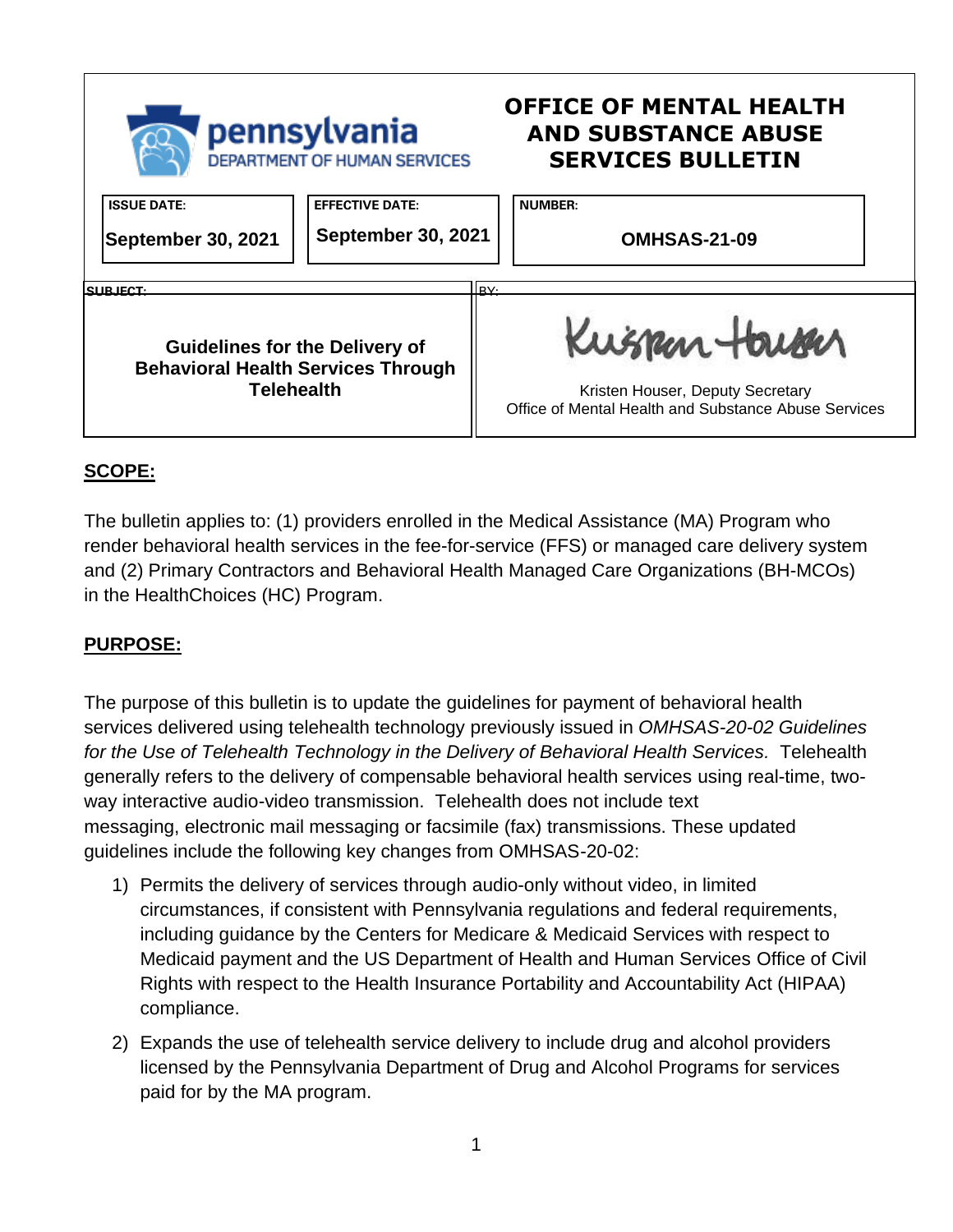- 3) Expands the use of telehealth to include services provided by unlicensed mental health staff working through a licensed provider agency including unlicensed master's level therapists, mental health targeted case managers, mental health certified peer support specialists, certified recovery specialists, and drug and alcohol counselors (as defined in 28 Pa. Code §704.7(b)) as allowable for in-person services delivery in the MA Program.
- 4) Permits the delivery of services through telehealth in community settings

## **BACKGROUND:**

The Office of Mental Health and Substance Abuse Services (OMHSAS) first issued guidance on the use of telehealth through *OMHSAS-11-09 OMHSAS Guidelines for the Approval of Telepsychiatry*. OMHSAS issued updated guidance in *OMHSAS-14-01 OMHSAS Guidelines for the Approval of Telepsych Services in HealthChoices*, which clarified the availability of telehealth to deliver psychiatric and psychological services by MA enrolled psychiatrists and licensed psychologists in the Behavioral Health HC Program. Both bulletins were applicable only to MA enrolled psychiatrists and licensed psychologists when providing services in the HC Program. On February 20, 2020 OMHSAS issued *OMHSAS-20-02 Guidelines for the Use of Telehealth Technology in the Delivery of Behavioral Health Services* expanding the use of telehealth to the Fee-for-Service delivery system and the practitioner types that may provide services through telehealth technology.

On March 15, 2020 OMHSAS issued Memorandum *Telehealth Guidelines Related to COVID-19* which added temporary flexibilities for telehealth service delivery in response to the Governor's [Proclamation of Disaster Emergency](https://www.governor.pa.gov/wp-content/uploads/2020/03/20200306-COVID19-Digital-Proclamation.pdf) due to the novel coronavirus COVID-19, in order to ensure ongoing access to behavioral health services under social distancing guidelines, quarantines, and stay-at-home orders. This Memorandum was revised and reissued as *[Telehealth Guidelines Related to COVID-19 \(Updated\)](https://www.dhs.pa.gov/coronavirus/Pages/OMHSAS-Telehealth-Guidelines.aspx)* on May 5, 2020. These flexibilities were critical in retaining individuals in treatment, increasing access to services, and expanding individual choice in the delivery of services. Based on stakeholder feedback and to allow for continued access to behavioral health services using telehealth, this bulletin provides for the continuation of certain telehealth flexibilities following the end of the state emergency disaster declaration.

### **PROCEDURE**

The following procedures apply to providers seeking to utilize telehealth for delivering behavioral health services:

### **Licensed Practitioners**

Licensed practitioners may provide behavioral health services through telehealth that are within their scope of practice. Practitioners should exercise sound clinical judgement and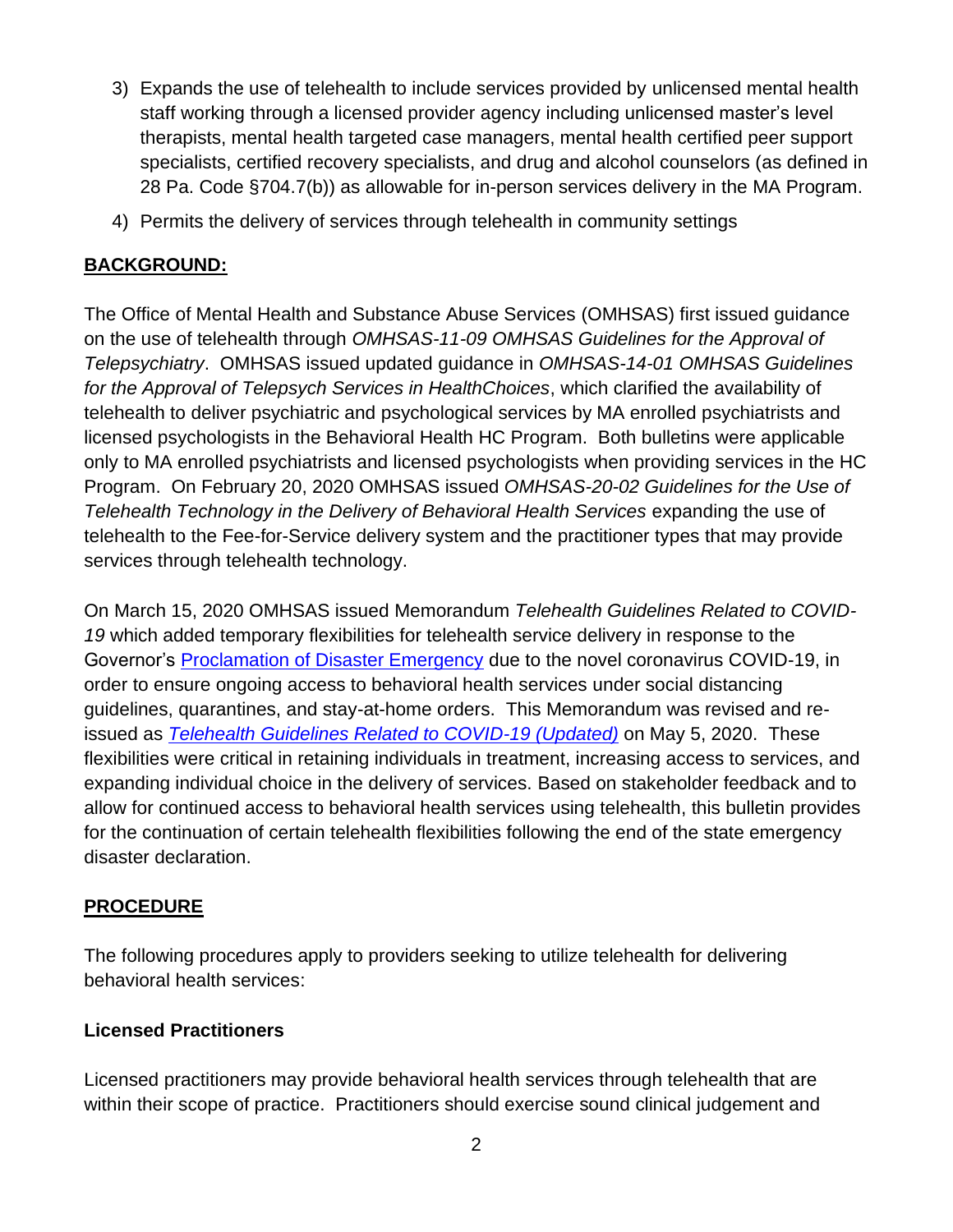should not provide services through telehealth when it is clinically not appropriate to do so. Services delivered using telehealth must comply with all service specific and payment requirements for the service.

## **Provider Agencies**

Provider agencies using behavioral health staff who are unlicensed, including unlicensed master's level therapists, mental health targeted case managers, mental health certified peer support specialists, certified recovery specialists, and drug and alcohol counselors (as defined in 28 Pa. Code §704.7(b)), and licensed practitioners may provide services using telehealth. Provider agencies should establish and enforce policies for assessing when it is clinically appropriate to deliver services through telehealth. Services delivered using telehealth must comply with all service specific and payment requirements for the service.

## **Out-of-State Practitioners Providing Services to Individuals in Pennsylvania**

Out-of-state licensed practitioners who provide treatment through telehealth to individuals in Pennsylvania through the MA program must meet the licensing requirements established by the Pennsylvania Department of State. In order to receive payment for services to beneficiaries in the FFS delivery system, practitioners must be enrolled in the MA Program. Practitioners seeking to provide services to beneficiaries in the managed care delivery system should contact the appropriate Managed Care Organization for its enrollment processes. Practitioners are also advised to consult with their professional liability insurances regarding provision of services in other jurisdictions.

## **Pennsylvania Residents Temporarily Out-of-State**

Behavioral Health Services may be provided using telehealth to meet the behavioral healthcare needs of Pennsylvania residents who are temporarily out of the state as long as the delivery of services out-of-state is consistent with the authorization for services and treatment plan, the individual continues to meet eligibility for the Pennsylvania MA Program, and the Pennsylvania provider agency or licensed practitioner has received authorization to practice in the state or territory where the individual will be temporarily located.

### **Access to Services Delivered In-Person**

In the managed care delivery system, the HealthChoices Primary Contractor must ensure that provider agencies and licensed practitioners who deliver services through telehealth within their service area can arrange for services to be delivered in-person as clinically appropriate or requested by the individual served. HealthChoices Primary Contractors must ensure that each contracted provider agency and licensed practitioner meets one of the two following criteria: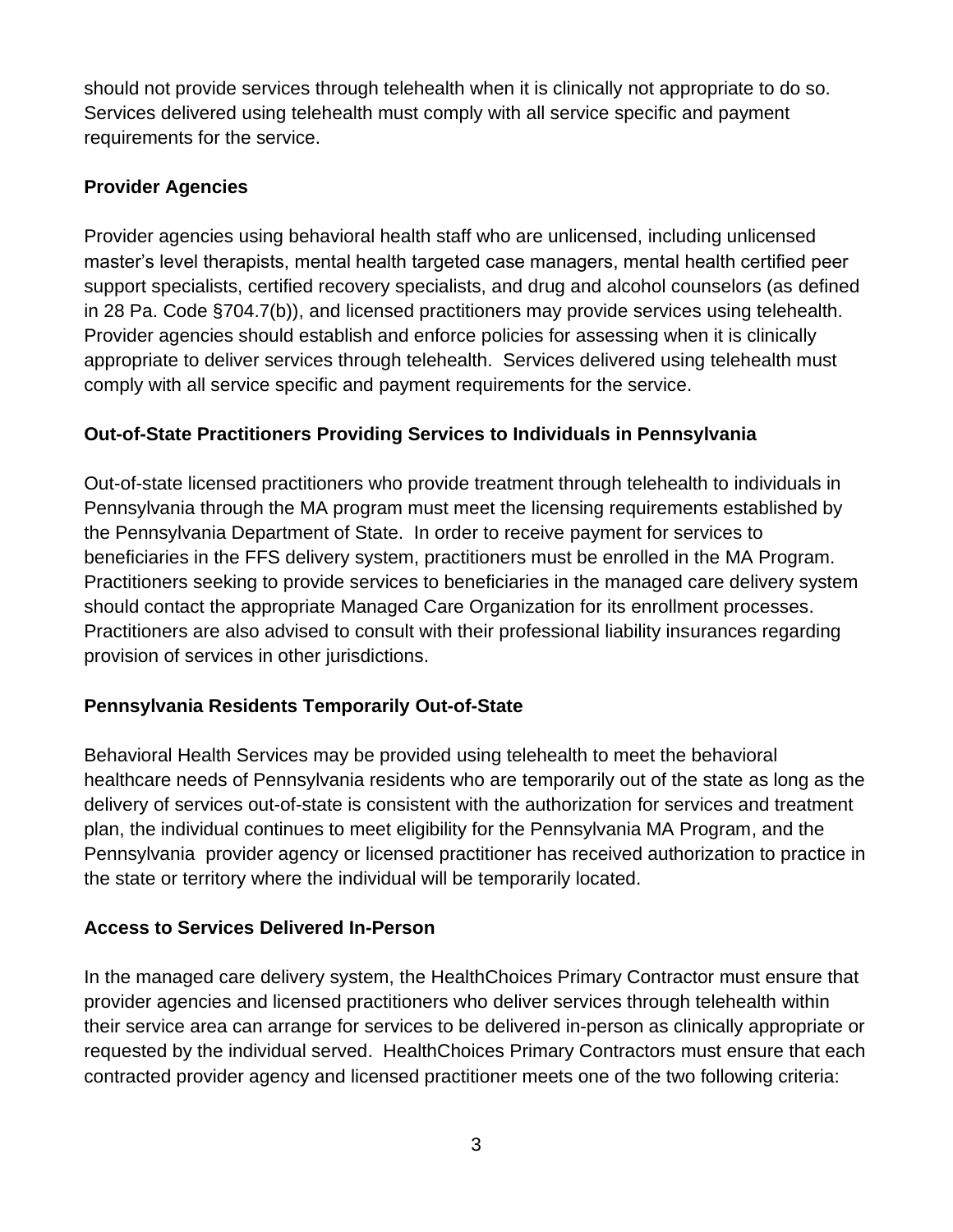- 1. The provider agency or licensed practitioner maintains a physical location in Pennsylvania within 60 minutes or 45 miles (whichever is greater) of the area served with appropriate licensure for all services provided through telehealth; **or**
- 2. The provider agency or licensed practitioner maintains a physical location in a state bordering Pennsylvania, located within 60 minutes or 45 miles (whichever is greater) of the area served in Pennsylvania, maintains licensure in the state where they are physically located for all services provided through telehealth and is enrolled with the Pennsylvania MA program.

The HealthChoices Primary Contractor may apply for an exception to allow licensed practitioners and/or provider agencies beyond the 60 minute/45 mile restriction to deliver services through telehealth in their service area when supporting additional access to services or in circumstances when the licensed practitioner and/or provider agency is needed to meet the cultural, racial/ethnic, sexual/affectional or linguistic needs of individual(s) served. Exception requests forms, included in Attachment B, can be submitted to the OMHSAS Telehealth Resource Account.

## **Originating Sites**

The originating site is the setting at which an individual receives behavioral health services using telehealth delivery. When telehealth is being used to deliver services to an individual who is at a clinic, residential treatment setting, or facility setting, the originating site must have staff trained in telehealth equipment and protocols to provide operating support. In addition, the clinic or facility must have staff trained and available to provide clinical intervention inperson, if a need arises.

Services delivered through telehealth may also be provided outside of a clinic, residential treatment setting or facility setting. With the consent of the individual served and when clinically appropriate, licensed practitioners and provider agencies may deliver services through telehealth to individuals in community settings, such as to an individual located in their home. The licensed practitioner or provider agency must have policies in place to address emergency situations, such as a risk of harm to self or others.

### **Determining Appropriateness for Telehealth Delivery of Services**

Licensed practitioners and provider agencies delivering services through telehealth must have policies that ensure that services are delivered using telehealth only when it is clinically appropriate to do so and that licensed practitioners are complying with standards of practice set by their licensing board for telehealth where applicable.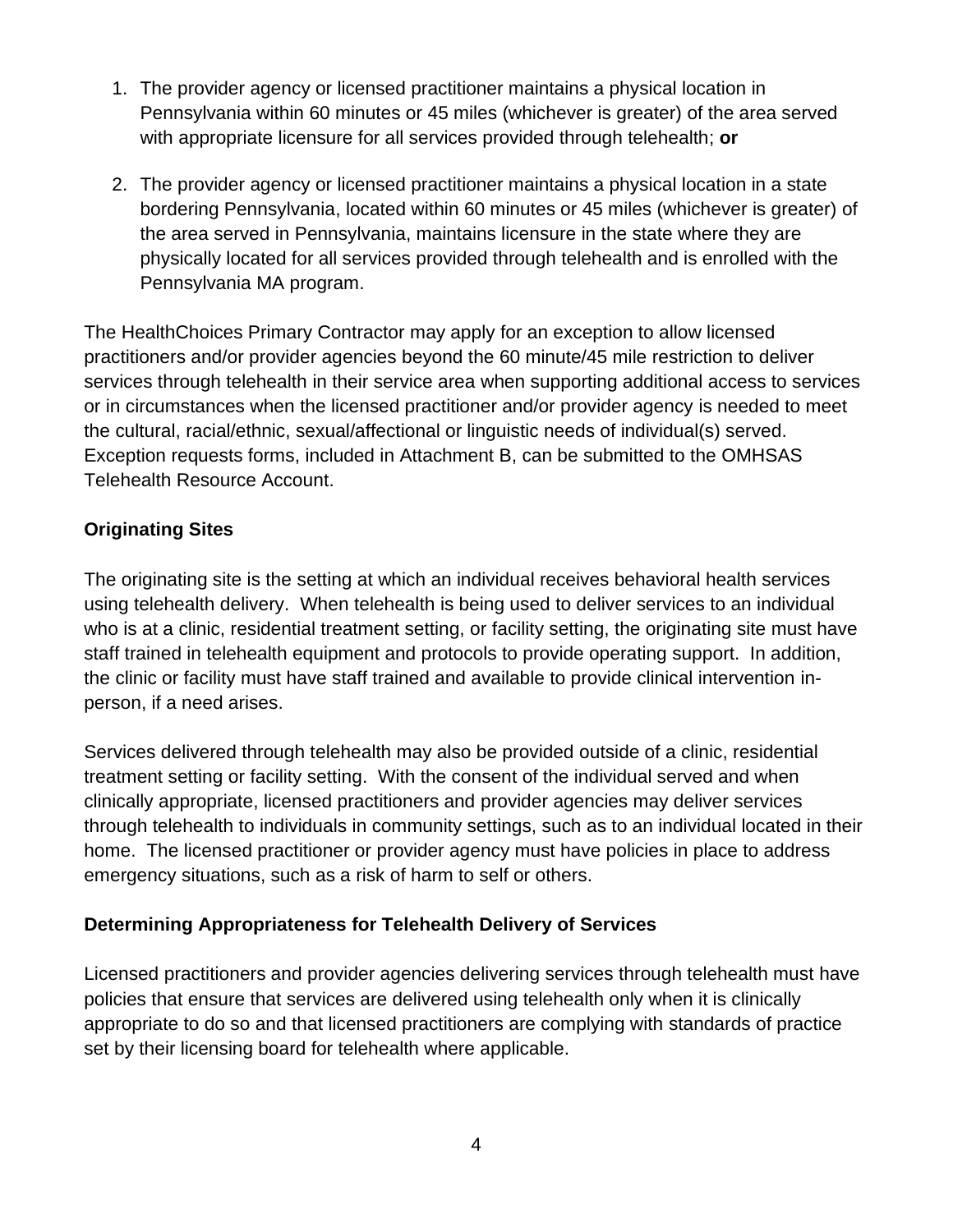Factors to consider include, but are not limited to:

- The preference of the individual served and/or the preference of parents/guardians
- Whether there is an established relationship with the service provider and the length of time the individual has been in treatment
- Level of acuity needed for care
- Risk of harm to self or others
- Age of a minor child
- Ability of the individual served to communicate, either independently or with accommodation such as an interpreter or electronic communication device
- Any barriers to in-person service delivery for the individual
- Access to technology of the individual served
- Whether privacy for the individual served could be maintained if services are delivered using telehealth
- Whether the service relies on social cueing and fluency

The preference of the individual served and their legal guardian(s), as applicable, should be given high priority when making determinations of the appropriateness of the telehealth delivery. However, no service should be provided through telehealth when, in the best clinical judgement of the licensed practitioner, it is not clinically appropriate. When the use of telehealth is not clinically appropriate, the licensed practitioner or provider agency must offer the services in-person. If the individual disagrees with the clinical determination, the licensed practitioner or provider agency may refer the individual to other in-network providers or the managed care organization.

Guidance specific to delivering children's services through telehealth is included in Attachment A.

# **High Intensity Services**

Some behavioral health services may be appropriate to be provided primarily through telehealth, while other services will require ongoing in-person delivery for a significant portion of or all of the services. Providers and practitioners should carefully consider the clinical appropriateness of telehealth delivery for such services, including, but not limited to: Partial Hospitalization, Intensive Behavioral Health Services (IBHS), Family Based Mental Health, Assertive Community Treatment (ACT), or if the beneficiary is in a residential facility or inpatient setting

# **Title VI and Limited English Proficiency**

All recipients of federal funding, including MA and federal grant funds, are subject to Title VI of the Civil Rights Act of 1964 and may not discriminate on the basis of race, color, or national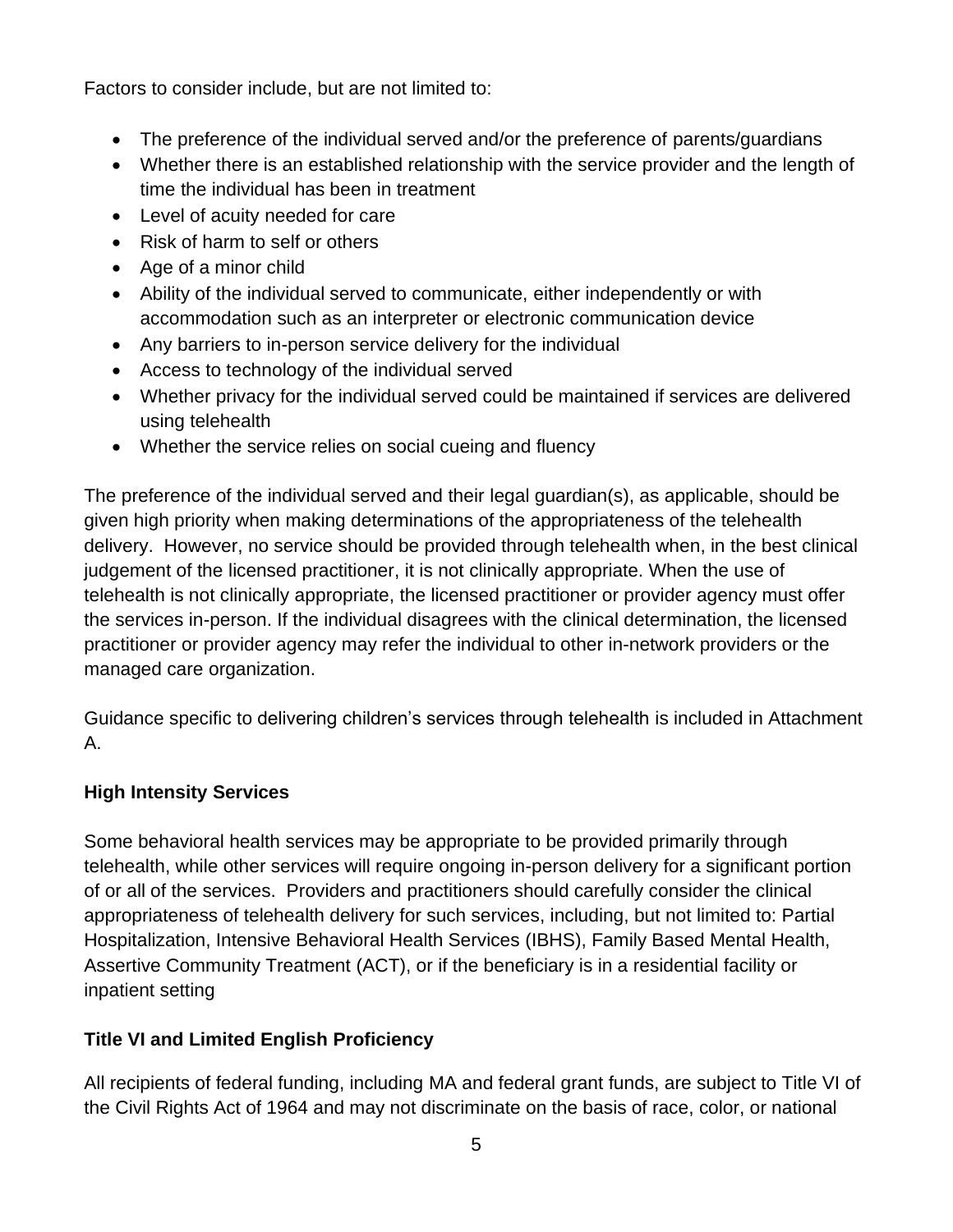origin and must offer language services to individuals with limited English proficiency. Providers who elect to deliver services through telehealth must have a policy that makes available interpretation services, including sign language interpretation, for individuals being served through telehealth.

## **Consent**

Licensed practitioners and provider agencies must obtain consent from the individual receiving services or their legal guardian, as applicable, prior to rendering a service via telehealth. Licensed practitioners and provider agencies must also allow individuals to elect to return to inperson service delivery at any time. Individuals may refuse to receive services through telehealth.

As with services delivered in-person, licensed practitioners and provider agencies must obtain consent from the individual served or their legal guardian, as applicable, to make any recordings of the individual during the provision of services through telehealth appointments. Licensed practitioners and provider agencies are not permitted to mandate the use of recording for telehealth service delivery and must still provide the service if an individual or legal guardian, as applicable, does not consent to a recording.

### **Documentation**

The medical record for the individual served must indicate each time a service is provided using telehealth including the receipt of informed consent prior to the start of the session, start time of service and end time of service. Additionally, if the individual served or their legal guardian, as applicable, consents to the recording of a telehealth service, documentation of consent must be included in the medical record.

Signatures for consent to treatment, service verification, and acknowledgement of receipt of treatment or service plan(s) may include hand-written or electronic signatures. Consistent with Act 69 of 1999 [Electronic Transactions Act,](https://www.legis.state.pa.us/cfdocs/legis/li/uconsCheck.cfm?yr=1999&sessInd=0&act=69) an electronic signature is an electronic sound, symbol or process attached to or logically associated with a record and executed or adopted by a person with the intent to sign the record.

In situations where signatures cannot be obtained from the individual served or their legal guardian, as applicable, documentation of verbal consent in the medical record meets the requirement for a signature except where inconsistent with Pennsylvania regulations unless the regulations are suspended by Act 73. Verbal consent/verification is not allowable for Mental Health Intensive Case Management services. See 55 Pa. Code § 5221.33. Providers may consider submitting a request for waiver of this regulatory standard.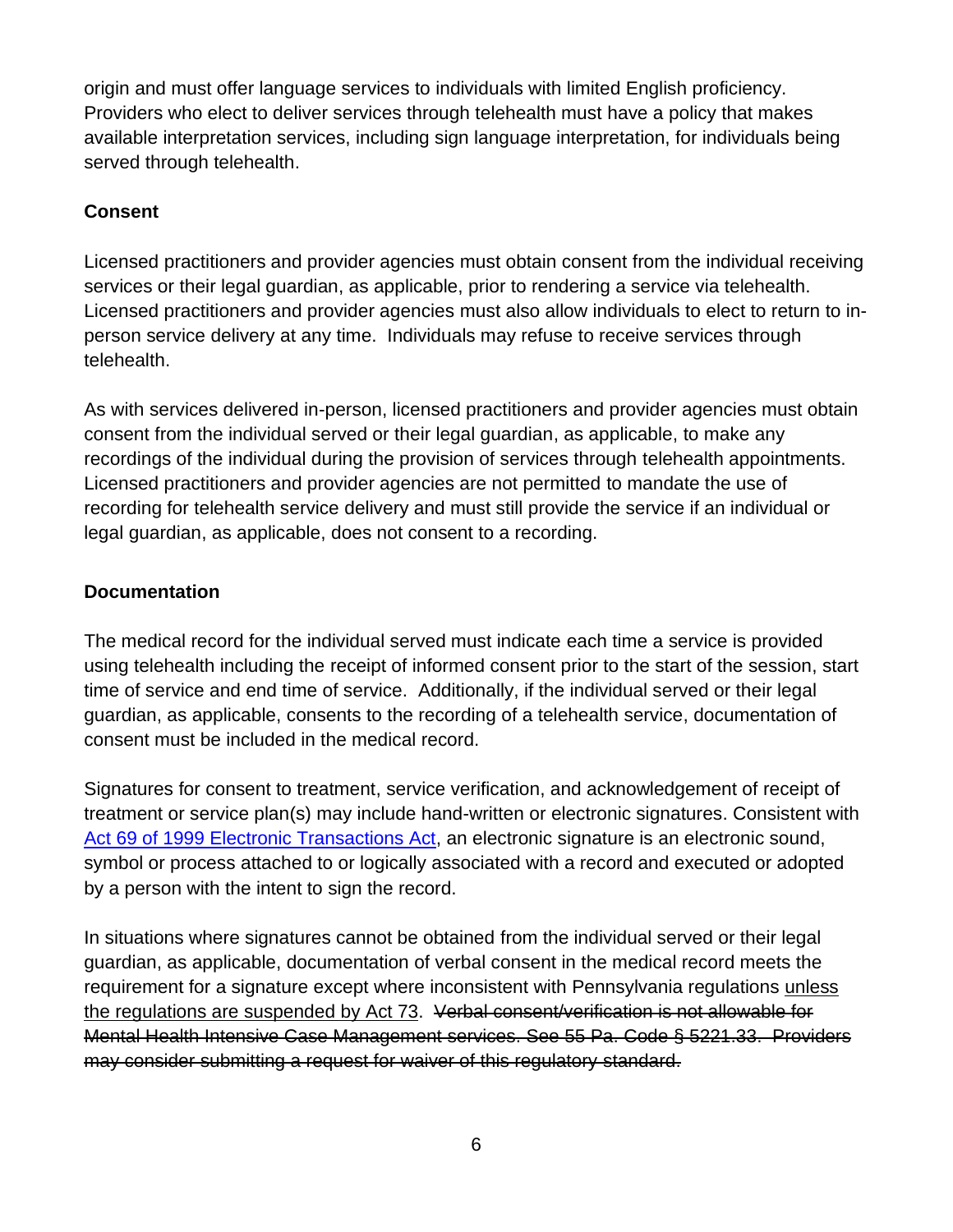## **Technology**

Technology used for telehealth, whether fixed or mobile, should be capable of presenting sound and image in real-time and without delay. Telehealth equipment should clearly display the practitioners' and participants' faces to facilitate clinical interactions. The telehealth equipment must meet all state and federal requirements for the transmission or security of health information and comply with the Health Insurance Portability and Accountability Act (HIPAA).

Audio-only refers to the delivery of behavioral health services at a distance using real-time, two-way interactive audio only transmission. Audio-only does not include text messaging, electronic mail messaging or facsimile (fax) transmissions. Providers may utilize audio-only when the individual served does not have access to video capability or for an urgent medical situation, provided that the use of audio-only is consistent with Pennsylvania regulations and federal requirements, including guidance by the Centers for Medicare & Medicaid Services with respect to Medicaid payment and the US Department of Health and Human Services Office of Civil Rights enforcement of HIPAA compliance. Audio-only service delivery is not allowed for Outpatient Psychiatric Services (55 Pa. Code § 1153.14) or Outpatient Drug and Alcohol Clinic Services (55 Pa. Code § 1223.14). OMHSAS intends to revise these regulations to allow audio-only delivery of services. Providers may consider submitting a request for waiver of these regulatory standards.

Audio-only and text messages may also continue to be utilized for non-service activities, such as scheduling appointments.

### **Provider Policies**

- 1. Providers using telehealth must maintain written policies for the operation and use of telehealth equipment. Policies must include the provision of periodic staff training to ensure telehealth is provided in accordance with the guidance in this bulletin as well as the provider's established patient care standards.
- 2. Providers must maintain a written policy detailing a contingency plan for transmission failure or other technical difficulties that render the behavioral health service undeliverable. Contingency plans should describe how the plan will be communicated to individuals receiving services.
- 3. Prior to delivering services through telehealth, providers or practitioners should provide information to the individual receiving services that supports the delivery of quality services. At a minimum, information should address the importance of the individual being in a private location, preventing interruptions and distractions such as from children or other family members, visitors in the household and from other communication or bandwidth reducing devices. When services are being provided to a child, youth or young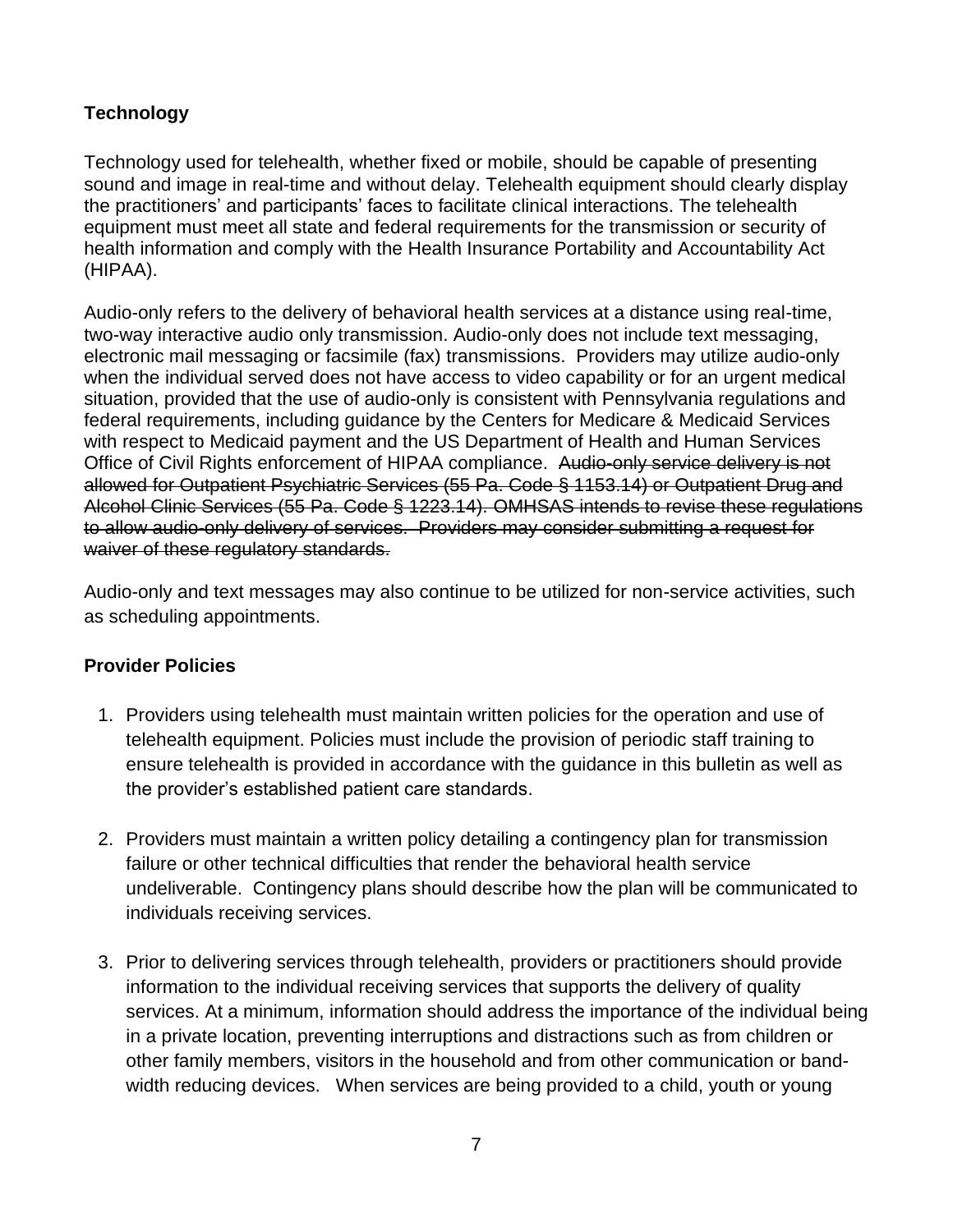adult consideration should also be given to how much caregiver involvement will be needed during the appointment.

### **Billing**

Services delivered in the MA FFS delivery system through telehealth will be paid the same rate as if the services were delivered in-person.

MA providers in the MA FFS delivery system that provide services via telehealth should bill for services with a Place of Service (POS) 02 unless instructed otherwise for specific services. Please consult the MA Fee Schedule for procedure codes that now have the POS 02. For services delivered through audio-only, informational modifier code 95 should be used.

Providers in the MA HC program must follow the billing instructions of the BH-MCO.

## **Obsolete Bulletin**

The issuance of this bulletin renders the OMHSAS-20-02, *OMHSAS Memorandum Telehealth Guidelines Related to COVID-19,* and *OMHSAS Memorandum Telehealth Guidelines Related to COVID-19 (Updated)* obsolete. The issuance of this bulletin supersedes OMHSAS-20-03.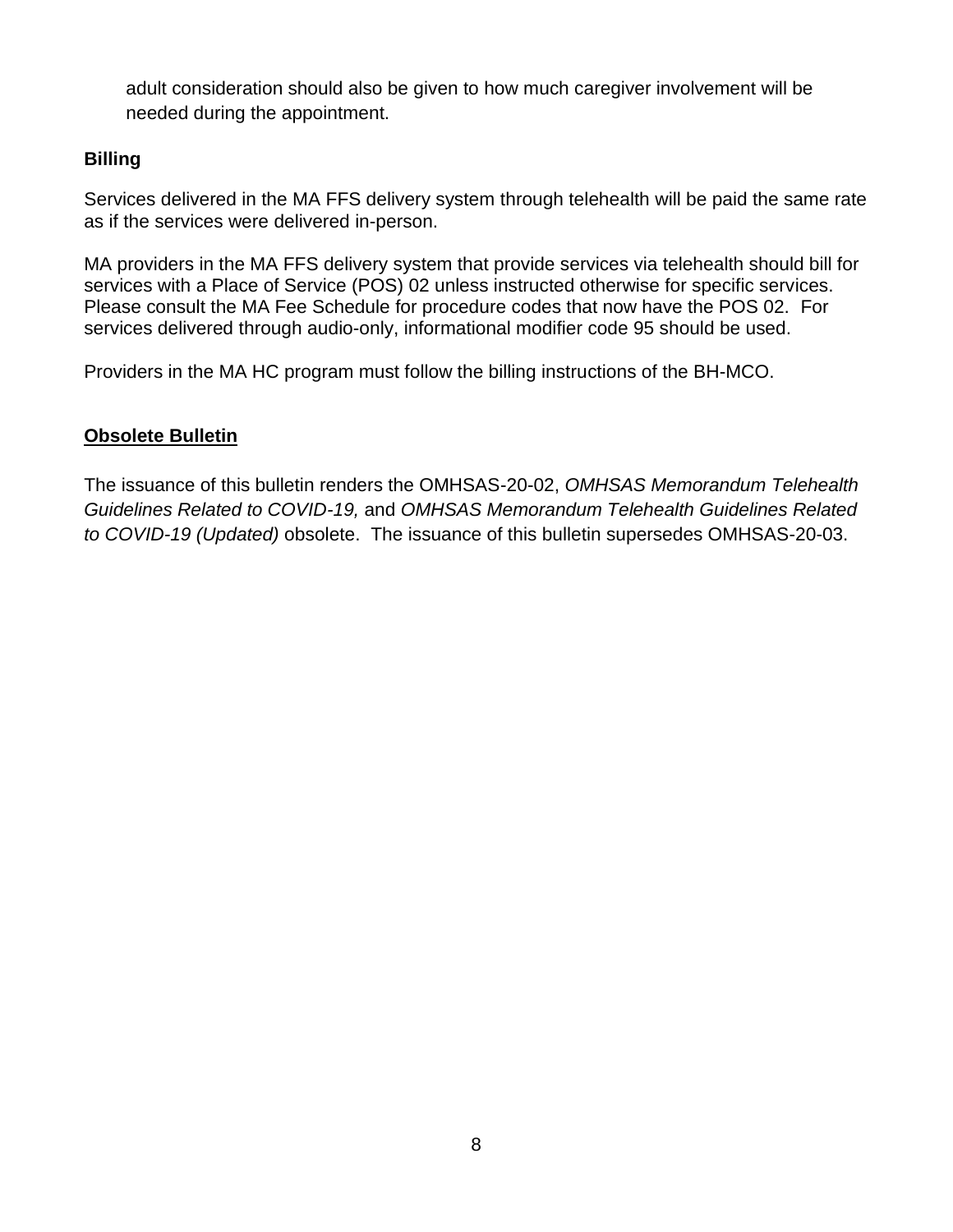## **ATTACHMENT A**

## **Guidelines for Telehealth Service Delivery for Children and Youth**

The following guidelines are recommended best practices. When delivering services through telehealth, licensed practitioners and provider agencies should ensure that, regardless of age, each child or youth has sufficient caregiver support to engage effectively in services.

- When services are being delivered through telehealth to children 3 to 5 years old, each child should have a caregiver participate during the provision of services.
- When services are being delivered through telehealth to children 6 to 9 years old, a caregiver should observe each child during provision of services.
- When services are being delivered through telehealth to children ages 10 to 13 years old, any child that may need a caregiver during the provision of services should have a caregiver available.
- When services are being delivered through telehealth to youth 14 years old to 18 years old, any youth that may need a caregiver during the provision of services should have a caregiver available.
- All children or youth that participate in services through telehealth delivery should have the ability to communicate, either independently or with accommodation such as an interpreter or electronic communication device.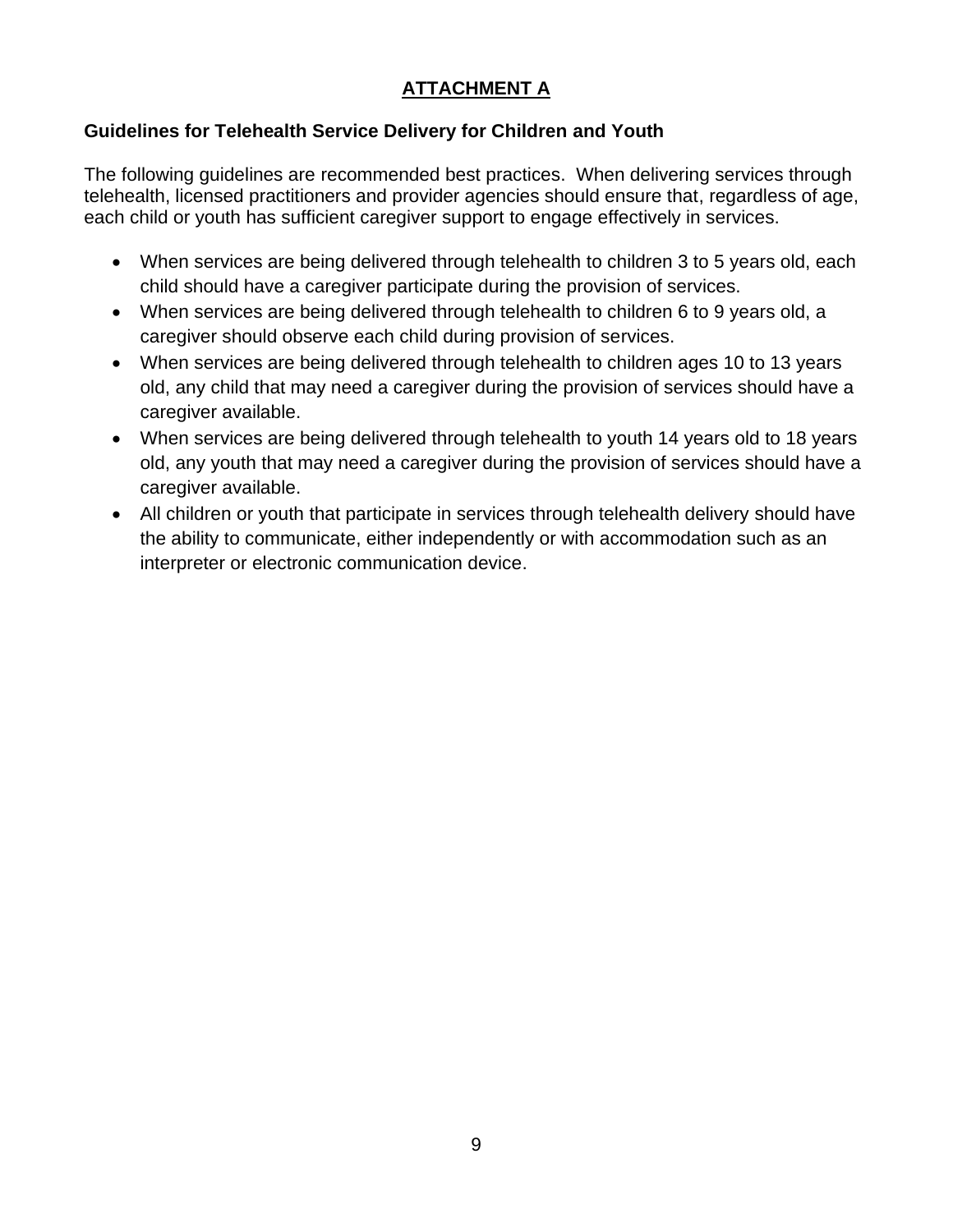## **ATTACHMENT B**

## **Pennsylvania Behavioral Health Medical Assistance Providers**

### **Exception Request for Telehealth**

The Office of Mental Health and Substance Abuse Services (OMHSAS) Telehealth Bulletin OMHSAS-21-09 requires that the HealthChoices Primary Contractors ensure that behavioral health providers who deliver services through telehealth within their service area can also arrange for services to be delivered in-person by maintaining a physical location for the delivery of services in-person within 60 minutes or 45 miles (whichever is greater) from the area served, with appropriate licensure for the services provided through telehealth.

The HealthChoices Primary Contractor may apply for an exception to allow licensed practitioners and/or provider agencies beyond the 60 minute/45 mile restriction to deliver services through telehealth in their service area when supporting additional access to services or in circumstances when the licensed practitioner and/or provider agency is needed to meet the cultural, racial/ethnic, sexual/affectional or linguistic needs of individual(s) served.

#### **Instructions**

- Each item must be responded to completely.
- When exception requests are for a provider agency, one exception request can be submitted for the provider agency that will cover all the licensed practitioners and unlicensed behavioral health staff working through that provider agency.
- Exception requests will be authorized for a maximum of 1 year. Renewals should be requested at minimum 60 days prior to the expiration date of the approved exception request.
- HealthChoices Primary Contractors must submit their completed form to the OMHSAS electronic resource account [RA-PWTBHS@pa.gov](mailto:RA-PWTBHS@pa.gov) at least 60 days prior to the anticipated start date of telehealth service delivery under the exception.

### **I**. **Exception Request:**

*(Completed by the HealthChoices Primary Contractor)*

### **a. HealthChoices Primary Contractor**

| <b>HealthChoices</b>      | Click or tap here to enter text. |
|---------------------------|----------------------------------|
| <b>Primary Contractor</b> |                                  |
| <b>Contact Person:</b>    | Click or tap here to enter text. |
| <b>Phone Number:</b>      | Click or tap here to enter text. |
| Email:                    | Click or tap here to enter text. |

☐ New Exception Request

☐ Renewal Exception Request

Current Exception Request Expiration Date Click or tap here to enter text.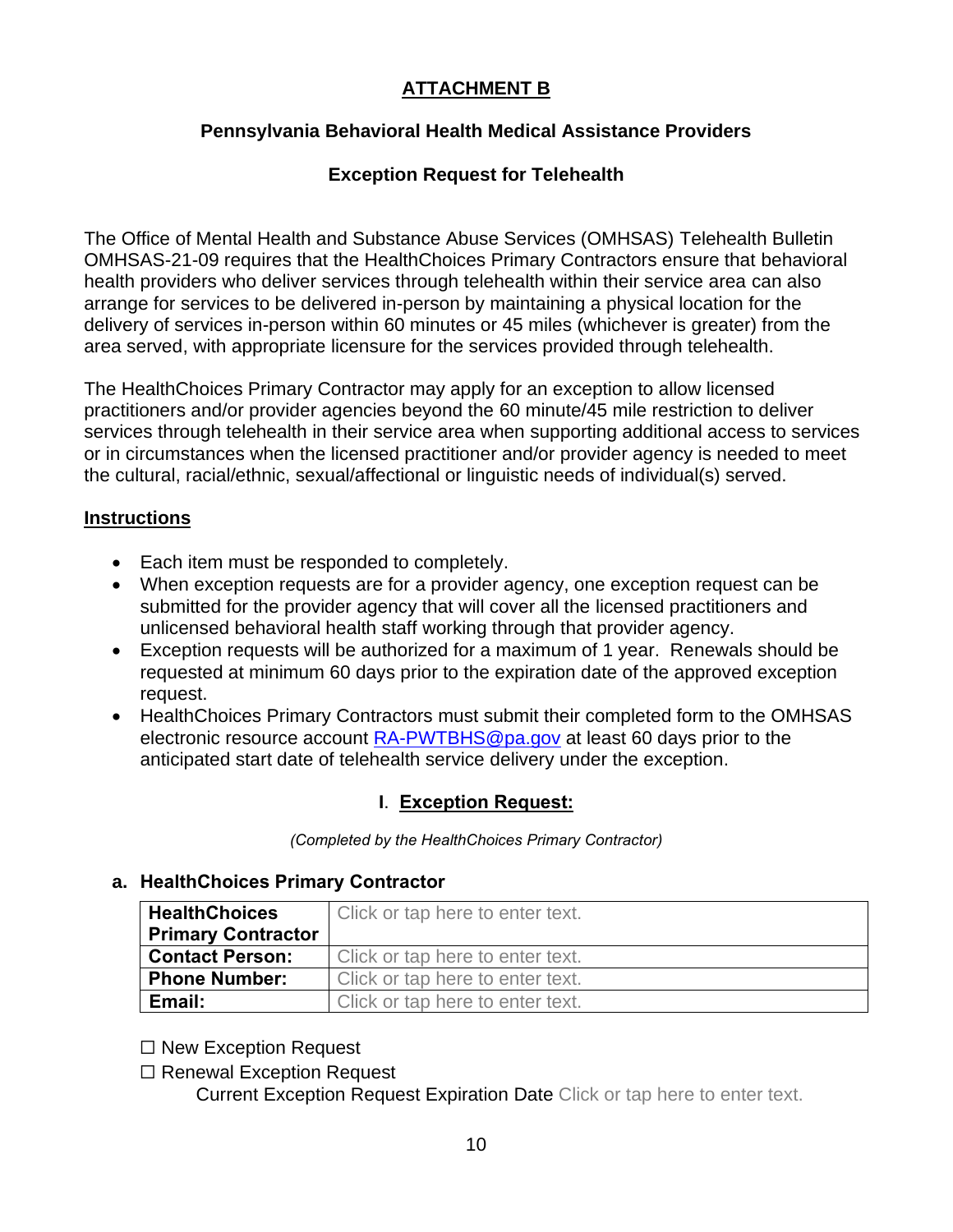#### **b. Provider Information**

| <b>Provider Name:</b>                                                                      | Click or tap here to enter text.                           |  |  |
|--------------------------------------------------------------------------------------------|------------------------------------------------------------|--|--|
| <b>Contact Person:</b>                                                                     | Click or tap here to enter text.                           |  |  |
| <b>Phone Number:</b>                                                                       | Click or tap here to enter text.                           |  |  |
| Email:                                                                                     | Click or tap here to enter text.                           |  |  |
|                                                                                            | <b>License Number(s):</b> Click or tap here to enter text. |  |  |
| <b>Issuing State:</b>                                                                      | Click or tap here to enter text.                           |  |  |
| Services Provided: list all services the provider will offer through telehealth under this |                                                            |  |  |
| exception request. Do not include services the provider offers in-person only.             |                                                            |  |  |
| Click or tap here to enter text.                                                           |                                                            |  |  |

**c. Provider and Service Locations:** Please list the physical address of the licensed practitioner or licensed provider agencies that will provide telehealth delivered services**.**

| <b>Provider Site Address</b> | 13-digit Provider<br>PROMISe ID |
|------------------------------|---------------------------------|
|                              |                                 |
|                              |                                 |
|                              |                                 |
|                              |                                 |
|                              |                                 |

- **d. Exception Request:** Please indicate the exception category request
	- ☐ Supporting additional access to services (specify below) Click or tap here to enter text.
	- $\Box$  Licensed practitioner and/or provider agency is needed to meet the cultural, racial/ethnic, sexual/affectional or linguistic needs of individual(s) served. (specify the specific needs below) Click or tap here to enter text.

**Rationale:** Briefly describe the specific circumstances for which this exception is requested, including how the need for this exception was identified. (1 page maximum)

Click or tap here to enter text.

**In-person Service Delivery and Crisis Plan:** Briefly describe how the needs of individuals that require or request services to be delivered in-person will be met, including crisis services. (1 page maximum)

Click or tap here to enter text.